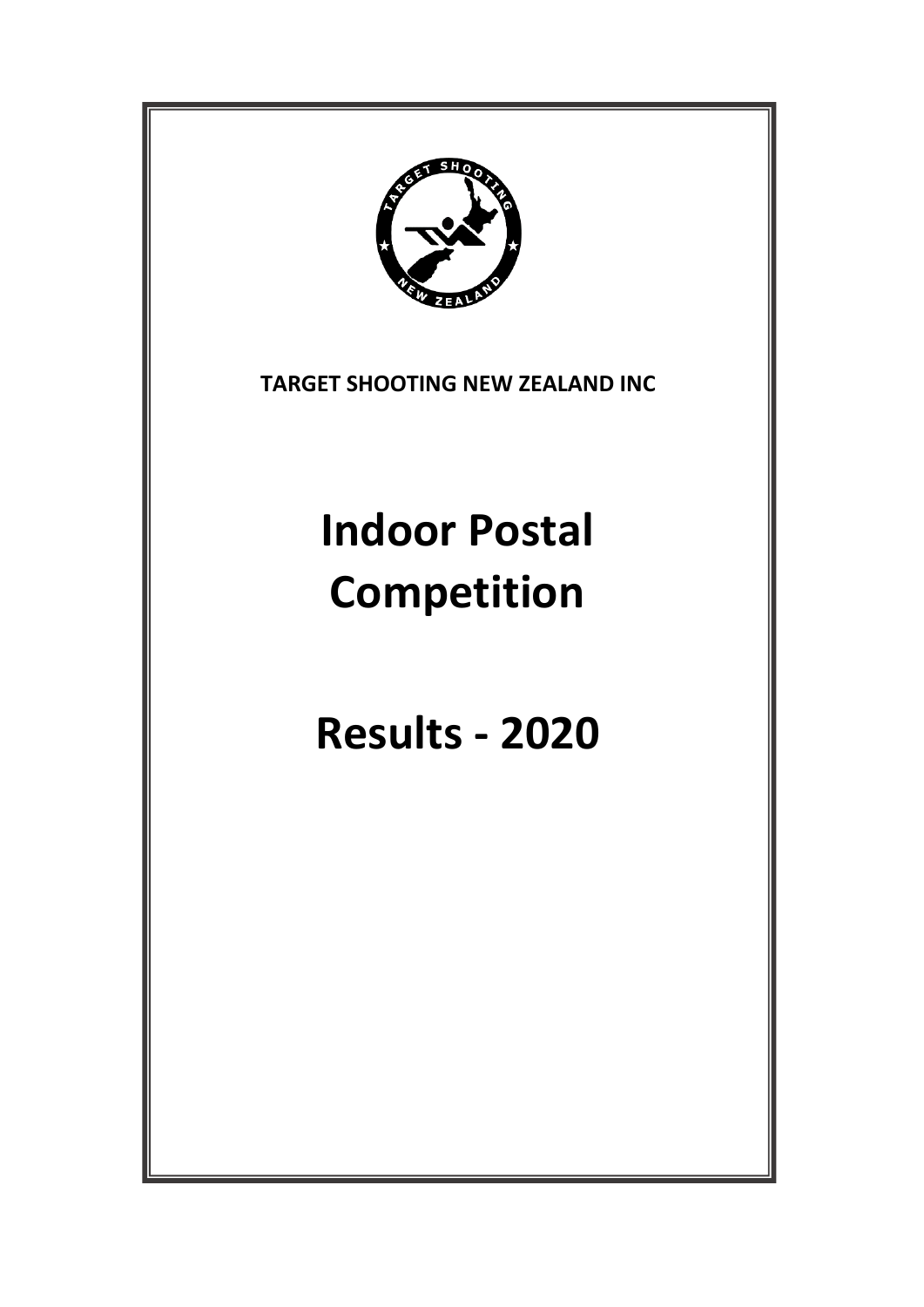### Target Shooting NZ **2020 Indoor Postal Results INDIVIDUAL**

| Pg 2 of 14 |  |  |
|------------|--|--|
|------------|--|--|

| <b>Master</b>  | Shania Harrison-Lee                  | Phoenix                   | 199.14 | 199.15 | 197.15 | 595.44     | 1st |
|----------------|--------------------------------------|---------------------------|--------|--------|--------|------------|-----|
| Grade          | Roy Herbison                         | Tauranga                  | 198.13 | 198.14 | 198.11 | 594.38     | 2nd |
|                | Neil Kinsey                          | <b>Wellington Central</b> | 198.14 | 198.11 | 195.12 | 591.37     | 3rd |
|                | Peter McCallum                       | Otago University          | 199.14 | 196.11 | 196.09 | 591.34     |     |
|                | <b>Richard Sampey</b>                | Blenheim                  | 195.07 | 197.11 | 199.13 | 591.31     |     |
|                | Dave Miller                          | Te Awamutu                | 197.10 | 197.09 | 197.12 | 591.31     |     |
|                | Sandy Bennett                        | Coronation                | 197.08 | 195.10 | 197.10 | 589.28     |     |
|                | Samantha Riddle                      | Tauranga                  | 196.11 | 197.12 | 196.05 | 589.28     |     |
|                | Gavin Riddle                         | Howick                    | 197.13 | 195.06 | 196.13 | 588.32     |     |
|                | Kirsten Birrell                      | Hastings                  | 195.09 | 196.09 | 195.10 | 586.28     |     |
|                | Kelvin Burt                          | <b>RR &amp; G</b>         | 192.07 | 0.00   | 0.00   | 192.07     |     |
|                | Results received after closing date: |                           |        |        |        |            |     |
|                | Paul Crimp                           | Martinborough             | 196.07 | 196.12 | 193.12 | 585.31     |     |
|                | Chris Johnstone                      | Martinborough             | 198.11 |        |        | 198.11     |     |
|                |                                      |                           |        |        |        |            |     |
|                | Stephanie McNair                     | Dannevirke                | 200.13 | 196.13 | 199.15 | 595.41     | 1st |
|                | <b>Ruth McNair</b>                   | Dannevirke                | 198.11 | 197.09 | 195.12 | 590.32     | 2nd |
|                | Briar Summerhays                     | <b>RR &amp; G</b>         | 197.11 | 196.09 | 197.08 | 590.28     | 3rd |
|                | <b>Brad Pierce</b>                   | Cambridge                 | 195.07 | 197.10 | 197.09 | 589.26     | 4th |
|                | <b>Colin Harper</b>                  | <b>RR &amp; G</b>         | 196.07 | 196.10 | 197.09 | 589.26     | 5th |
|                | Craig Cleland                        | Inglewood                 | 196.09 | 194.13 | 197.05 | 587.27     |     |
| <b>A</b> Grade | Dean Fincham                         | Hastings                  | 195.08 | 195.07 | 197.10 | 587.25     |     |
|                | Suanne Kanzig                        | Howick                    | 193.06 | 196.13 | 196.10 | 585.29     |     |
|                | Nick Stewart                         | Coronation                | 195.05 | 195.11 | 195.08 | 585.24     |     |
|                | Jackie Lindsay                       | Rongotea                  | 199.08 | 192.05 | 194.07 | 585.20     |     |
|                | Gordon Wright                        | Culverden-Waiau           | 194.09 | 194.08 | 196.09 | 584.26     |     |
|                | Keith Brown                          | Amberley                  | 195.09 | 194.10 | 194.10 | 583.29     |     |
|                | Shane Kingston                       | Wallingford               | 193.10 | 195.06 | 194.09 | 582.25     |     |
|                | Trevor Jupp                          | Inglewood                 | 195.09 | 193.07 | 194.06 | 582.22     |     |
|                | Glen Brownlee                        | Cambridge                 | 196.06 | 194.08 | 192.04 | 582.18     |     |
|                | <b>Bruce Horwood</b>                 | Invercargill              | 192.07 | 193.10 | 196.11 | 581.28     |     |
|                | Alan Dickson                         | Tauranga                  | 195.09 | 193.05 | 193.05 | 581.19     |     |
|                | Colin Taylor                         | Coronation                | 191.05 | 195.09 | 193.07 | 579.21     |     |
|                | Aaron Herman                         | Collegiate                | 192.07 | 191.08 | 193.09 | 576.24     |     |
|                | Mark Dumont                          | Howick                    | 193.06 | 193.09 | 190.04 | 576.19     |     |
|                | <b>TJ Stewart</b>                    | Phoenix                   | 188.05 | 191.06 | 193.07 | 572.18     |     |
|                | Rob Dixon                            | Howick                    |        |        |        | <b>DNS</b> |     |
|                | Cole Haden                           | Te Awamutu                |        |        |        | <b>DNS</b> |     |
|                | <b>Abby Pierce</b>                   | Cambridge                 |        |        |        | <b>DNS</b> |     |
|                | Samuel Wilde                         | Cambridge                 |        |        |        | <b>DNS</b> |     |
|                | Results received after closing date: |                           |        |        |        |            |     |
|                | Steven White                         | Martinborough             | 190.06 | 196.10 | 195.10 | 581.26     |     |
|                | Mike Kershaw                         | Martinborough             | 192.04 | 193.06 | 189.07 | 574.17     |     |

**DNS** = Did not shoot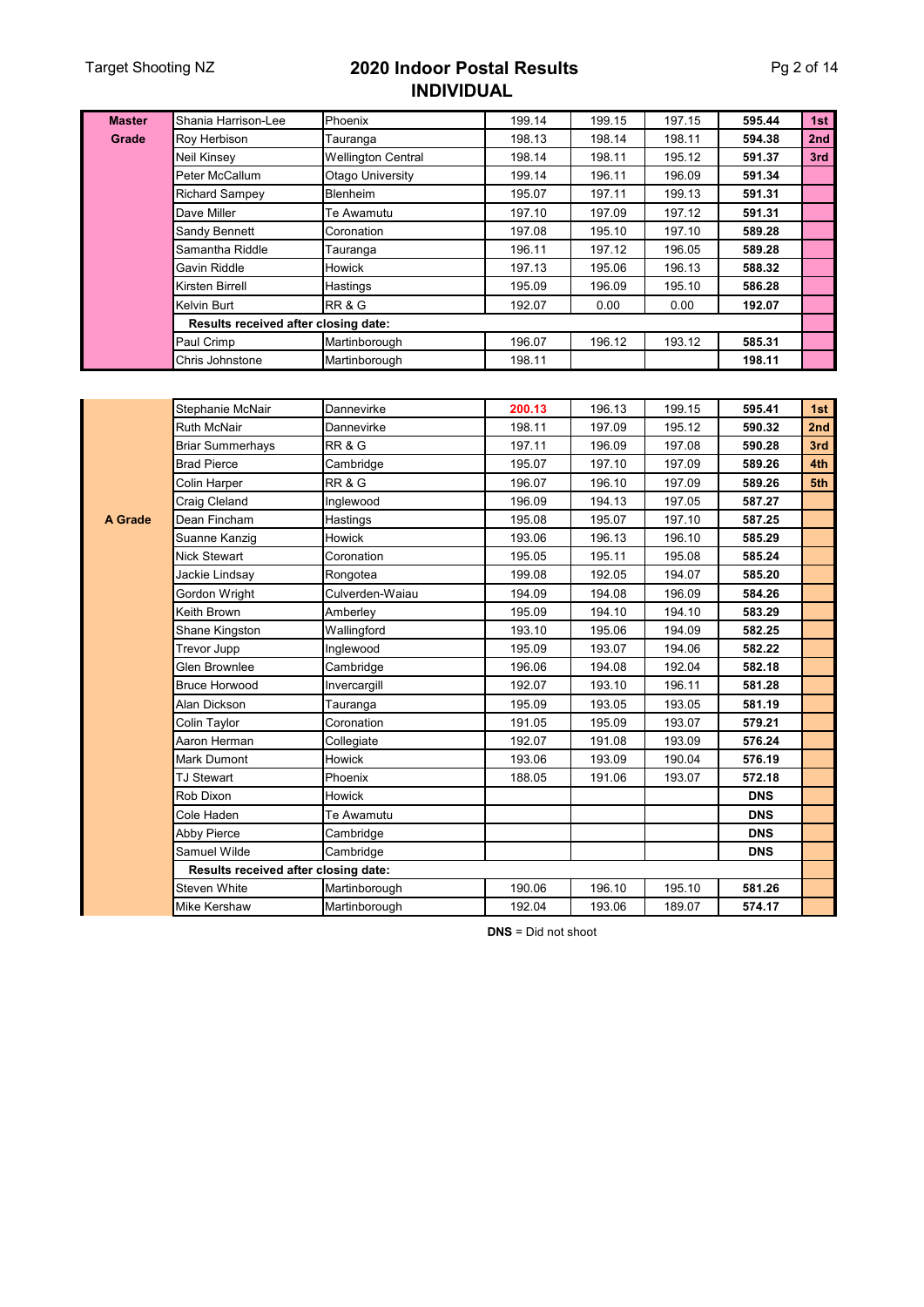#### Target Shooting NZ **2020 Indoor Postal Results INDIVIDUAL**

| <b>B</b> Grade | Dave Thompson                        | Te Awamutu                | 198.11     | 200.16 | 200.14 | 598.41     | 1st |
|----------------|--------------------------------------|---------------------------|------------|--------|--------|------------|-----|
|                | <b>Charlotte McKenzie</b>            | Coronation                | 196.13     | 199.14 | 196.10 | 591.37     | 2nd |
|                | David Green                          | <b>RR &amp; G</b>         | 194.09     | 194.09 | 197.10 | 585.28     | 3rd |
|                | Jolie Carter                         | Te Awamutu                | 195.08     | 196.05 | 192.04 | 583.17     | 4th |
|                | Taresa Morris                        | Wallingford               | 196.10     | 192.06 | 192.07 | 580.23     |     |
|                | John Shepherd                        | Gore                      | 193.09     | 193.04 | 193.08 | 579.21     |     |
|                | Nicole Waters                        | Rongotea                  | 190.06     | 194.09 | 194.06 | 578.21     |     |
|                | Graeme Luxford                       | Cambridge                 | 190.04     | 191.08 | 196.07 | 577.19     |     |
|                | Ron Hunter                           | Wyndham                   | 191.06     | 191.07 | 193.08 | 575.21     |     |
|                | Warren Woodman                       | Te Awamutu                | 191.08     | 193.08 | 190.08 | 574.24     |     |
|                | Nathan Allison                       | Cambridge                 | 190.06     | 198.11 | 186.03 | 574.20     |     |
|                | <b>Brendon Cleaver</b>               | Gore                      | 194.06     | 190.04 | 190.07 | 574.17     |     |
|                | Keith Bonnington                     | Coronation                | 191.08     | 193.08 | 189.05 | 573.21     |     |
|                | Jordan Erskine                       | Collegiate                | 190.05     | 189.04 | 191.08 | 570.17     |     |
|                | <b>Matt Hunter</b>                   | <b>Wellington Central</b> | 189.05     | 191.08 | 187.07 | 567.20     |     |
|                | John Hutcheson                       | Tauranga                  | 186.05     | 189.04 | 192.09 | 567.18     |     |
|                | Damian Wheeler                       | Otago University          | 183.04     | 189.08 | 191.06 | 563.18     |     |
|                | Graham Moratti                       | Inglewood                 | 192.08     | 182.04 | 189.04 | 563.16     |     |
|                | Karl Burt                            | Howick                    | <b>CNM</b> | 184.04 | 193.10 | 377.14     |     |
|                | Chris Erasmus                        | <b>Howick</b>             |            |        |        | <b>DNS</b> |     |
|                | Results received after closing date: |                           |            |        |        |            |     |
|                | Alan Drake                           | Eltham                    | 182.04     | 183.03 | 189.06 | 554.13     |     |
|                | <b>Barry Johnstone</b>               | South Wellington          | 182.02     | 184.04 | 185.03 | 551.09     |     |
|                |                                      |                           |            |        |        |            |     |

**CNM** = Conditions not met - shot as 2 x 10

**DNS** = Did not shoot

| C Grade                              | Jack Jones               | Coronation       | 98.06 | 97.03 | 96.02 | 291.11 | 1st |
|--------------------------------------|--------------------------|------------------|-------|-------|-------|--------|-----|
|                                      | <b>Rudolf Britz</b>      | Hastings         | 95.01 | 98.04 | 94.02 | 287.07 | 2nd |
| Luke Gibson                          |                          | Inglewood        | 96.03 | 96.03 | 93.02 | 285.08 | 3rd |
|                                      | <b>Grant Russell</b>     | Collegiate       | 95.04 | 95.04 | 94.03 | 284.11 |     |
|                                      | <b>Kimberley Simmons</b> | Wyndham          | 95.04 | 93.03 | 96.03 | 284.10 |     |
| Ken Baldwin                          |                          | Wallingford      | 94.04 | 89.01 | 99.05 | 282.10 |     |
|                                      | Sharon Mamanu            | Otago University | 91.01 | 95.01 | 96.03 | 282.05 |     |
|                                      | Jack Simmons             | Wyndham          | 94.01 | 92.02 | 94.01 | 280.04 |     |
|                                      | lan Stirling             | Te Awamutu       | 97.03 | 88.00 | 94.05 | 279.08 |     |
|                                      | Amelia Swan              | Coronation       | 89.01 | 95.04 | 93.04 | 277.09 |     |
| Results received after closing date: |                          |                  |       |       |       |        |     |
|                                      | Craig McGill             | Eltham           | 94.01 | 97.02 | 95.02 | 286.05 |     |

| D Grade | Madi Tourle                          | Phoenix          | 97.03 | 97.04 | 96.02 | 290.09 | 1st |
|---------|--------------------------------------|------------------|-------|-------|-------|--------|-----|
|         | <b>Xavier Hintz</b>                  | Rongotea         | 93.02 | 97.03 | 99.02 | 289.07 | 2nd |
|         | <b>Blake Allison</b>                 | Cambridge        | 99.05 | 93.04 | 93.01 | 285.10 | 3rd |
|         | <b>Clio Britz</b>                    | Hastings         | 93.03 | 95.03 | 96.04 | 284.10 |     |
|         | Darryl Munns                         | Tauranga         | 93.02 | 96.02 | 95.02 | 284.06 |     |
|         | <b>Bayley Rowe</b>                   | Tauranga         | 96.03 | 93.04 | 93.02 | 282.09 |     |
|         | Halle Williamson                     | Rongotea         | 93.01 | 93.01 | 96.05 | 282.07 |     |
|         | <b>Max Russell</b>                   | Collegiate       | 90.00 | 93.02 | 96.01 | 279.03 |     |
|         | Nicki Woollaston                     | Rongotea         | 94.03 | 86.01 | 92.01 | 272.05 |     |
|         | <b>Frances Wilde</b>                 | Cambridge        | 89.01 | 93.01 | 88.00 | 270.02 |     |
|         | Jacqueline McGee                     | Tauranga         | 94.01 | 84.01 | 91.03 | 269.05 |     |
|         | Aaron Ballantine                     | Te Awamutu       | 86.00 | 85.00 | 87.01 | 258.01 |     |
|         | Results received after closing date: |                  |       |       |       |        |     |
|         | Angela Arthur                        | South Wellington | 89.01 | 86.00 | 84.02 | 259.03 |     |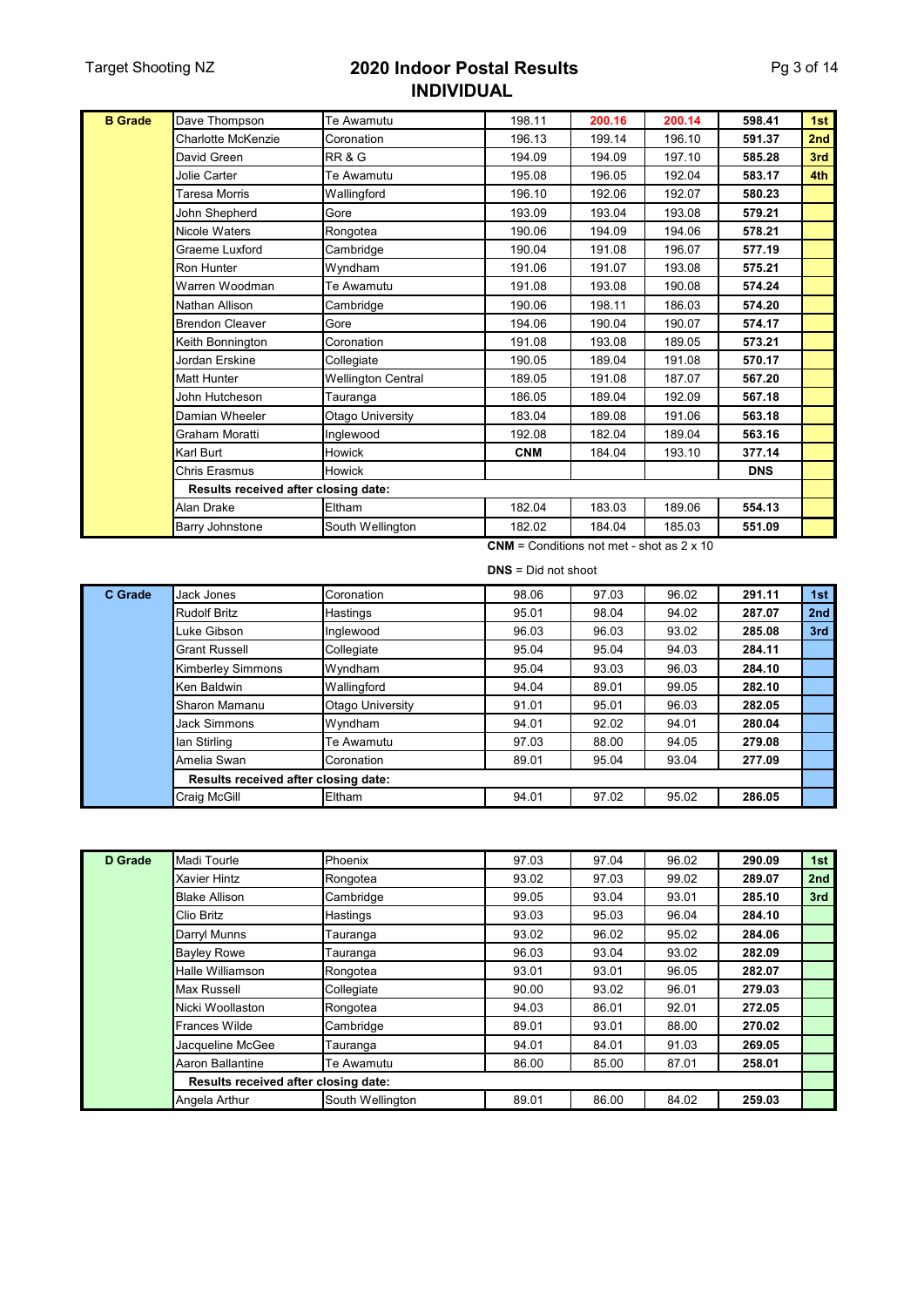#### Target Shooting NZ **2020 Indoor Postal Results INDIVIDUAL**

| <b>Juniors</b> | Stephanie McNair    | Dannevirke | 100.07 | 99.08  | 99.08 | 298.23 | 1st             |
|----------------|---------------------|------------|--------|--------|-------|--------|-----------------|
|                | Shania Harrison-Lee | Phoenix    | 98.07  | 100.06 | 99.09 | 297.22 | 2 <sub>nd</sub> |
|                | <b>Bavlev Rowe</b>  | I auranga  | 98.04  | 94.01  | 96.02 | 288.07 |                 |
|                | <b>Clio Britz</b>   | Hastings   | 96.04  | 96.03  | 95.06 | 287.13 |                 |

| <b>Women</b>           | Stephanie McNair     | Dannevirke | 99.05  | 100.08 | 99.07  | 298.20 | 1st |
|------------------------|----------------------|------------|--------|--------|--------|--------|-----|
|                        | Shania Harrison-Lee  | Phoenix    | 99.06  | 98.07  | 100.07 | 297.20 | 2nd |
|                        | <b>Sandy Bennett</b> | Coronation | 100.08 | 98.03  | 98.05  | 296.16 | 3rd |
|                        | Nicola McKay         | Wyndham    | 97.06  | 98.04  | 99.07  | 294.17 |     |
|                        | <b>Ruth McNair</b>   | Dannevirke | 99.07  | 100.05 | 95.03  | 294.15 |     |
|                        | Mary Goodwin         | Wyndham    | 97.05  | 98.05  | 98.04  | 293.14 |     |
| <b>Kirsten Birrell</b> |                      | Hastings   | 94.02  | 95.05  | 98.07  | 287.14 |     |
|                        | <b>Clio Britz</b>    | Hastings   | 94.01  | 94.03  | 95.04  | 283.08 |     |

| <b>Veterans</b> | Neil Kinsev    | <b>Wellington Central</b> | 100.08 | 100.07 | 100.08 | 300.23 | 1st |
|-----------------|----------------|---------------------------|--------|--------|--------|--------|-----|
|                 | Gordon Wright  | Culverden-Waiau           | 97.04  | 99.07  | 99.06  | 295.17 | 2nd |
|                 | Alan Dickson   | Tauranga                  | 96.03  | 99.05  | 96.04  | 291.12 | 3rd |
|                 | Colin Tavlor   | Coronation                | 96.01  | 96.02  | 98.03  | 290.06 |     |
|                 | John Shepherd  | Gore                      | 97.04  | 98.07  | 93.01  | 288.12 |     |
|                 | Graeme Luxford | Cambridge                 | 99.06  | 91.01  | 97.04  | 287.11 |     |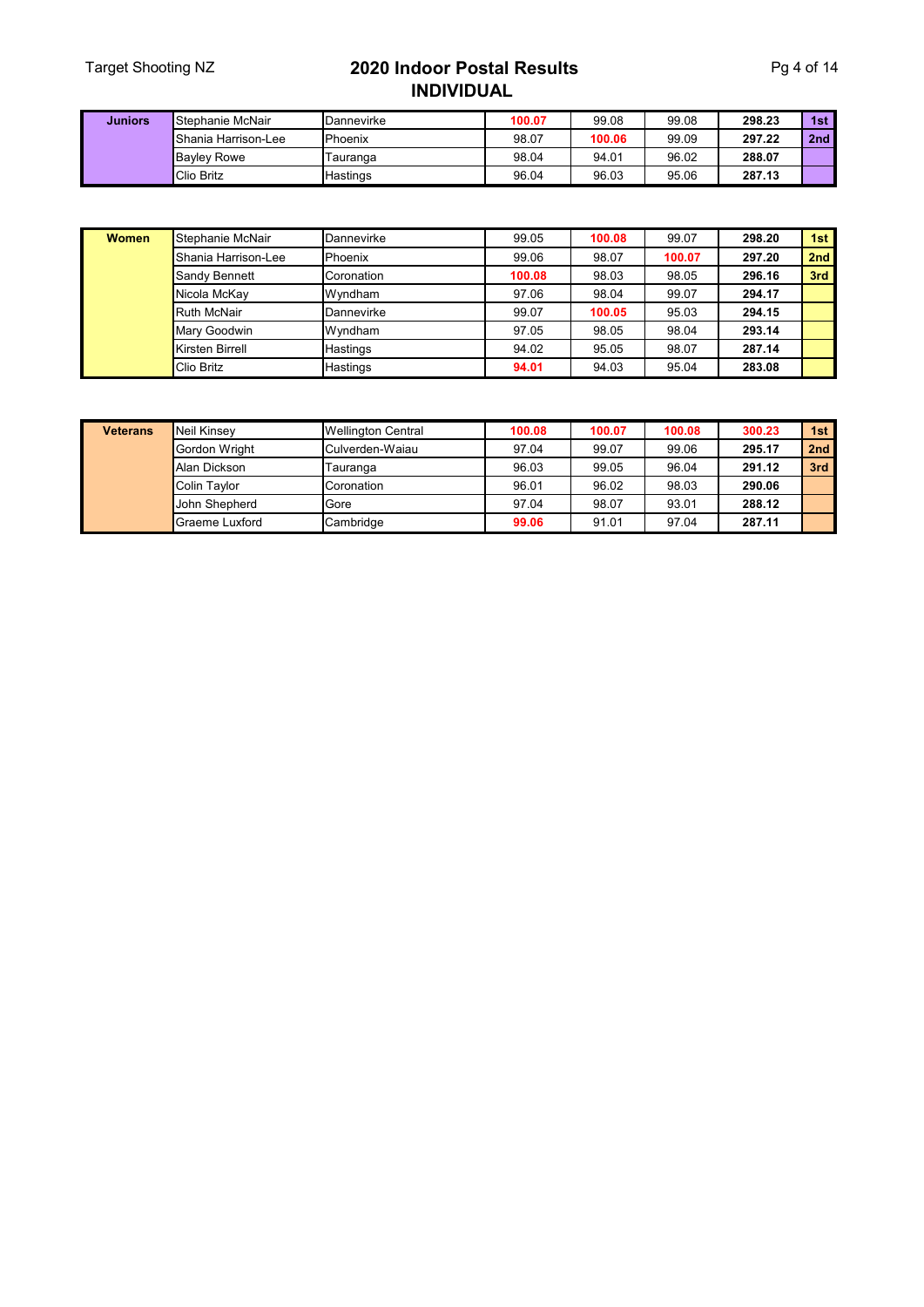#### Target Shooting NZ **2020 Indoor Postal Results SEASON'S AGGREGATE**

| M | Dave Miller             | Te Awamutu                                           | 100.06 | 100.06 | 99.04  | 98.05  | 100.05 | 100.08 | 99.07  | 100.08                | 99.06  | 99.06  | 994.61     | $\blacktriangleleft$    |
|---|-------------------------|------------------------------------------------------|--------|--------|--------|--------|--------|--------|--------|-----------------------|--------|--------|------------|-------------------------|
|   | Roy Herbison            | Tauranga                                             | 100.05 | 100.06 | 97.07  | 98.03  | 100.09 | 100.09 | 100.05 | 99.06                 | 100.07 | 99.08  | 993.65     | $\overline{2}$          |
|   | Neil Kinsey             | <b>Wellington Central</b>                            | 98.06  | 99.08  | 99.08  | 100.07 | 100.08 | 98.05  | 99.07  | 99.05                 | 99.07  | 99.05  | 990.66     | $3\phantom{a}$          |
|   | Shania Harrison-Lee     | Phoenix                                              | 98.04  | 98.05  | 99.08  | 100.10 | 98.04  | 98.05  | 99.03  | 100.06                | 99.07  | 100.07 | 989.59     | $\overline{\mathbf{4}}$ |
|   | Peter McCallum          | <b>Otago University</b>                              | 100.08 | 97.02  | 99.08  | 99.08  | 99.07  | 100.06 | 99.07  | 97.06                 | 100.02 | 98.04  | 988.58     |                         |
|   | Samantha Riddle         | Tauranga                                             | 99.03  | 98.06  | 98.06  | 97.03  | 98.04  | 100.08 | 98.05  | 100.08                | 97.04  | 99.05  | 984.52     |                         |
|   | Gavin Riddle            | Howick                                               | 98.06  | 98.07  | 99.06  | 99.07  | 100.06 | 98.04  | 96.04  | 100.05                | 95.03  | 100.05 | 983.53     |                         |
|   | Sandy Bennett           | Coronation                                           | 98.05  | 98.02  | 96.02  | 95.02  | 100.05 | 99.07  | 100.06 | 99.06                 | 97.04  | 97.03  | 979.42     |                         |
|   | Kirsten Birrell         | <b>Hastings</b>                                      | 97.05  | 98.05  | 96.02  | 96.03  | 99.03  | 99.06  | 99.08  | 99.06                 | 99.05  | 96.03  | 978.46     |                         |
|   | <b>Bryan Tubb</b>       | Leeston                                              | 94.03  | 98.05  | 100.07 | 95.03  | 96.03  | 98.04  | 97.06  | 98.05                 | 96.05  | 97.03  | 969.44     |                         |
|   | Kevin Bocock            | Inglewood                                            | 97.05  | 97.04  |        |        |        |        |        |                       |        |        | 194.09     |                         |
|   | Kelvin Burt             | RR&G                                                 |        |        |        |        |        |        |        |                       |        |        | <b>DNS</b> |                         |
|   |                         | Results not received or received after closing date: |        |        |        |        |        |        |        | $DNS = Did not shoot$ |        |        |            |                         |
|   | Paul Crimp              | Martinborough                                        | 98.02  | 95.03  | 100.07 | 97.06  | 97.03  | 98.02  | 99.04  | 95.03                 | 98.01  | 96.02  | 973.33     |                         |
|   | Paul Tidswell           | Eltham                                               | 99.07  | 98.05  | 95.05  | 98.03  | 100.05 | 98.06  | 97.03  | 93.02                 | 91.01  | 98.03  | 967.40     |                         |
|   | Chris Johnstone         | Martinborough                                        | 97.05  | 98.06  | 98.07  |        |        |        |        |                       |        |        | 293.18     |                         |
|   | <b>Richard Sampey</b>   | Blenheim                                             |        |        |        |        |        |        |        |                       |        |        | 0.00       |                         |
|   |                         |                                                      |        |        |        |        |        |        |        |                       |        |        |            |                         |
| A | Robbie McNair           | Dannevirke                                           | 100.06 | 98.04  | 96.02  | 99.05  | 100.07 | 98.04  | 99.05  | 100.07                | 99.06  | 99.06  | 988.52     | $\blacktriangleleft$    |
|   | Stephanie McNair        | Dannevirke                                           | 99.04  | 98.05  | 98.04  | 100.08 | 99.06  | 97.05  | 100.08 | 98.07                 | 98.05  | 99.04  | 986.56     | $\mathbf{2}$            |
|   | <b>Brad Pierce</b>      | Cambridge                                            | 98.07  | 98.05  | 98.06  | 99.07  | 99.05  | 98.06  | 100.07 | 96.02                 | 100.05 | 96.00  | 982.50     | $\mathbf{3}$            |
|   | <b>Ruth McNair</b>      | Dannevirke                                           | 100.06 | 97.02  | 99.04  | 96.04  | 98.02  | 97.05  | 98.05  | 99.08                 | 98.05  | 99.05  | 981.46     | 4                       |
|   | Keith Brown             | Amberley                                             | 96.02  | 98.06  | 100.05 | 98.07  | 99.06  | 96.05  | 100.06 | 98.04                 | 98.04  | 97.08  | 980.53     | $5\phantom{.0}$         |
|   | Dean Fincham            | Hastings                                             | 95.03  | 99.06  | 98.07  | 97.04  | 95.03  | 99.06  | 97.06  | 98.04                 | 98.05  | 100.06 | 976.50     |                         |
|   | Colin Harper            | RR&G                                                 | 98.03  | 99.05  | 95.04  | 99.07  | 98.03  | 95.04  | 98.05  | 98.01                 | 97.04  | 99.04  | 976.40     |                         |
|   | Abby Pierce             | Cambridge                                            | 97.03  | 99.05  | 98.06  | 96.04  | 99.07  | 97.05  | 97.06  | 98.06                 | 95.02  | 98.03  | 974.47     |                         |
|   | Alan Dickson            | Tauranga                                             | 97.05  | 99.04  | 97.06  | 98.06  | 97.06  | 96.04  | 97.03  | 97.03                 | 97.04  | 99.03  | 974.44     |                         |
|   | Trevor Jupp             | Inglewood                                            | 98.04  | 99.06  | 98.04  | 96.01  | 96.03  | 97.03  | 98.05  | 96.03                 | 99.07  | 97.05  | 974.41     |                         |
|   | <b>Briar Summerhays</b> | RR&G                                                 | 97.04  | 94.01  | 98.05  | 97.05  | 95.03  | 99.07  | 99.05  | 98.05                 | 98.06  | 98.05  | 973.46     |                         |
|   | Suanne Kanzig           | Howick                                               | 96.05  | 98.08  | 99.06  | 93.02  | 94.02  | 95.03  | 97.05  | 97.05                 | 98.05  | 98.04  | 965.45     |                         |
|   | <b>Nick Stewart</b>     | Coronation                                           | 98.07  | 96.03  | 99.07  | 95.05  | 97.05  | 96.03  | 95.04  | 98.04                 | 97.04  | 93.03  | 964.45     |                         |
|   | Mark Dumont             | Howick                                               | 98.04  | 95.03  | 95.02  | 97.04  | 98.05  | 94.04  | 98.06  | 93.02                 | 98.04  | 95.03  | 961.37     |                         |
|   | Colin Taylor            | Coronation                                           | 96.04  | 97.07  | 98.05  | 94.02  | 98.02  | 95.02  | 87.04  | 97.02                 | 98.02  | 98.05  | 958.35     |                         |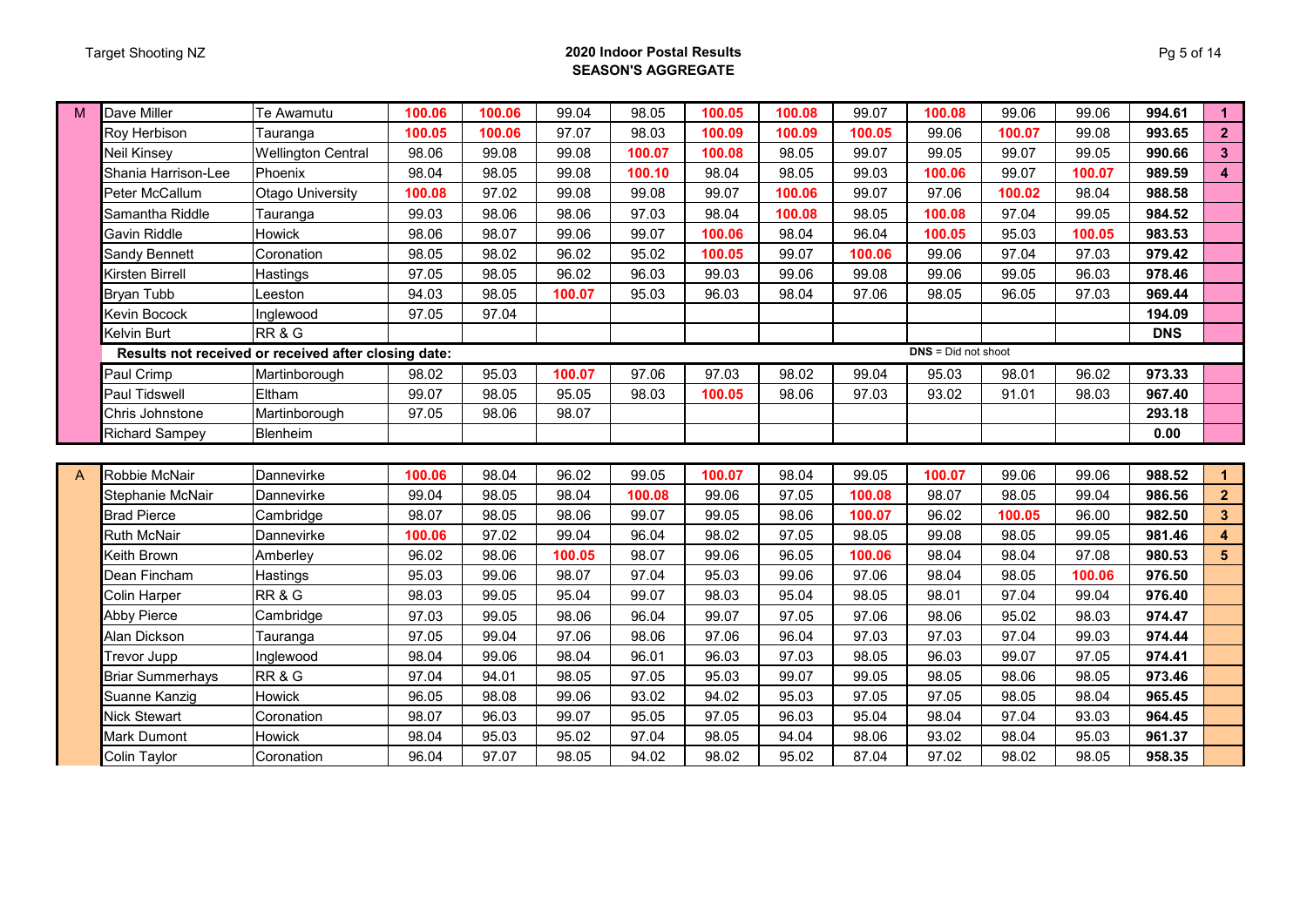#### Target Shooting NZ **2020 Indoor Postal Results SEASON'S AGGREGATE**

|   | <b>TJ Stewart</b>                    | Phoenix                   | 97.03  | 96.03 | 92.03 | 97.07      | 97.04                                            | 95.05 | 96.03  | 93.02                 | 98.03  | 94.04      | 955.37     |                |
|---|--------------------------------------|---------------------------|--------|-------|-------|------------|--------------------------------------------------|-------|--------|-----------------------|--------|------------|------------|----------------|
|   | Shane Kingston                       | Wallingford               | 92.01  | 92.00 | 98.05 | 98.05      | 95.02                                            | 96.03 | 97.03  | 96.04                 | 96.02  | 93.02      | 953.27     |                |
|   | Mitchell Moratti                     | Inglewood                 | 95.04  | 99.07 | 96.04 | 94.02      |                                                  |       |        |                       |        |            | 384.17     |                |
|   | Cole Haden                           | Te Awamutu                | 96.03  | 94.03 |       |            |                                                  |       |        |                       |        |            | 190.06     |                |
|   | Samuel Wilde                         | Cambridge                 |        |       |       |            |                                                  |       |        |                       |        |            | <b>DNS</b> |                |
|   | Results received after closing date: |                           |        |       |       |            |                                                  |       |        | $DNS = Did not shoot$ |        |            |            |                |
|   | Steven White                         | Martinborough             | 98.06  | 97.02 | 95.03 | 97.05      | 100.04                                           | 99.04 | 98.07  | 97.06                 | 99.03  | 95.04      | 975.44     |                |
|   | Garry Rowlands                       | Eltham                    | 96.03  | 97.06 | 99.05 | 95.03      | 96.03                                            | 99.06 | 97.05  | 99.06                 | 97.02  | 99.06      | 974.45     |                |
|   | Mike Kershaw                         | Martinborough             | 99.02  | 92.03 | 96.05 | 96.03      | 95.05                                            | 95.03 | 95.02  | 97.04                 | 97.03  | 97.04      | 959.34     |                |
|   | Carol Yardley                        | Martinborough             | 94.03  | 94.01 | 94.04 | 94.02      | 96.03                                            | 94.03 | 97.04  | 93.02                 | 96.04  | 98.03      | 950.29     |                |
|   | Clare Bramley                        | Eltham                    | 94.02  | 96.05 | 96.04 | 96.01      | 98.04                                            |       |        |                       |        |            | 480.16     |                |
|   |                                      |                           |        |       |       |            |                                                  |       |        |                       |        |            |            |                |
| B | Dave Thompson                        | Te Awamutu                | 100.05 | 97.06 | 99.03 | 99.04      | 98.04                                            | 99.04 | 100.07 | 97.05                 | 99.06  | 100.05     | 988.49     | 1.             |
|   | Jolie Carter                         | Te Awamutu                | 98.06  | 95.04 | 98.04 | 98.06      | 99.07                                            | 98.02 | 95.04  | 99.05                 | 100.05 | 97.05      | 977.48     | $\overline{2}$ |
|   | Taresa Morris                        | Wallingford               | 98.07  | 95.02 | 96.03 | 96.02      | 96.01                                            | 99.04 | 97.07  | 100.08                | 97.05  | 97.04      | 971.43     | 3 <sup>2</sup> |
|   | Warren Woodman                       | Te Awamutu                | 99.05  | 97.05 | 98.03 | 99.06      | 95.04                                            | 97.03 | 95.01  | 97.04                 | 96.01  | 96.03      | 969.35     | $\overline{4}$ |
|   | Nathan Allison                       | Cambridge                 | 95.04  | 97.04 | 96.04 | 96.05      | 97.04                                            | 96.05 | 95.02  | 98.04                 | 98.06  | 98.02      | 966.40     |                |
|   | Matt Hunter                          | <b>Wellington Central</b> | 96.04  | 97.07 | 96.03 | 98.07      | 92.03                                            | 98.04 | 95.02  | 97.05                 | 96.03  | 93.01      | 958.39     |                |
|   | Graeme Luxford                       | Cambridge                 | 95.01  | 94.00 | 94.02 | 95.02      | 96.01                                            | 96.03 | 98.03  | 93.00                 | 98.06  | 97.05      | 956.23     |                |
|   | Keith Bonnington                     | Coronation                | 92.01  | 99.04 | 96.04 | 98.04      | 96.03                                            | 94.02 | 92.02  | 96.04                 | 92.01  | 96.03      | 951.28     |                |
|   | Damian Wheeler                       | Otago University          | 95.02  | 95.00 | 97.02 | 93.03      | 95.03                                            | 99.05 | 97.05  | 96.05                 | 91.01  | 92.01      | 950.27     |                |
|   | <b>Brendon Cleaver</b>               | Gore                      | 96.05  | 93.03 | 97.02 | 92.02      | 95.03                                            | 95.04 | 94.02  | 95.02                 | 94.03  | 94.01      | 945.27     |                |
|   | Graham Moratti                       | Inglewood                 | 92.02  | 99.02 | 92.00 | 97.03      | 95.02                                            | 89.01 | 91.00  | 90.01                 | 88.00  | 99.02      | 932.13     |                |
|   | Karl Burt                            | Howick                    | 97.03  | 97.03 | 93.02 | <b>CNM</b> | 94.03                                            | 95.02 | 92.00  | <b>CNM</b>            | 94.03  | <b>CNM</b> | 662.16     |                |
|   | Chris Erasmus                        | Howick                    |        |       |       |            |                                                  |       |        |                       |        |            | <b>DNS</b> |                |
|   | Steve Buck                           | Cambridge                 |        |       |       |            |                                                  |       |        |                       |        |            | <b>DNS</b> |                |
|   | Results received after closing date: |                           |        |       |       |            | $CNM =$ Conditions not met - shot as 1/2 of a 20 |       |        | $DNS = Did not shoot$ |        |            |            |                |
|   | Alex Sadovnikova                     | Eltham                    | 95.04  | 94.02 | 91.00 | 98.05      | 97.03                                            | 97.04 | 98.06  | 96.04                 | 94.03  | 97.06      | 957.37     |                |
|   | Harry Emms                           | Martinborough             | 96.04  | 98.04 | 92.02 | 97.03      | 95.02                                            | 94.02 | 95.01  | 96.03                 | 96.05  | 96.04      | 955.30     |                |
|   | Henry Armond                         | Eltham                    | 95.02  | 96.02 | 95.03 | 96.01      | 96.05                                            | 96.04 | 91.02  | 95.01                 | 96.04  | 90.01      | 946.25     |                |
|   | <b>Bob Bramley</b>                   | Eltham                    | 94.02  | 95.03 | 95.04 | 91.03      | 90.00                                            | 94.02 | 96.04  | 90.01                 | 98.06  | 92.00      | 935.25     |                |
|   | Alan Drake                           | Eltham                    | 91.01  | 96.04 | 88.00 | 97.03      | 91.00                                            | 92.00 | 94.01  | 93.01                 | 91.02  | 94.03      | 927.15     |                |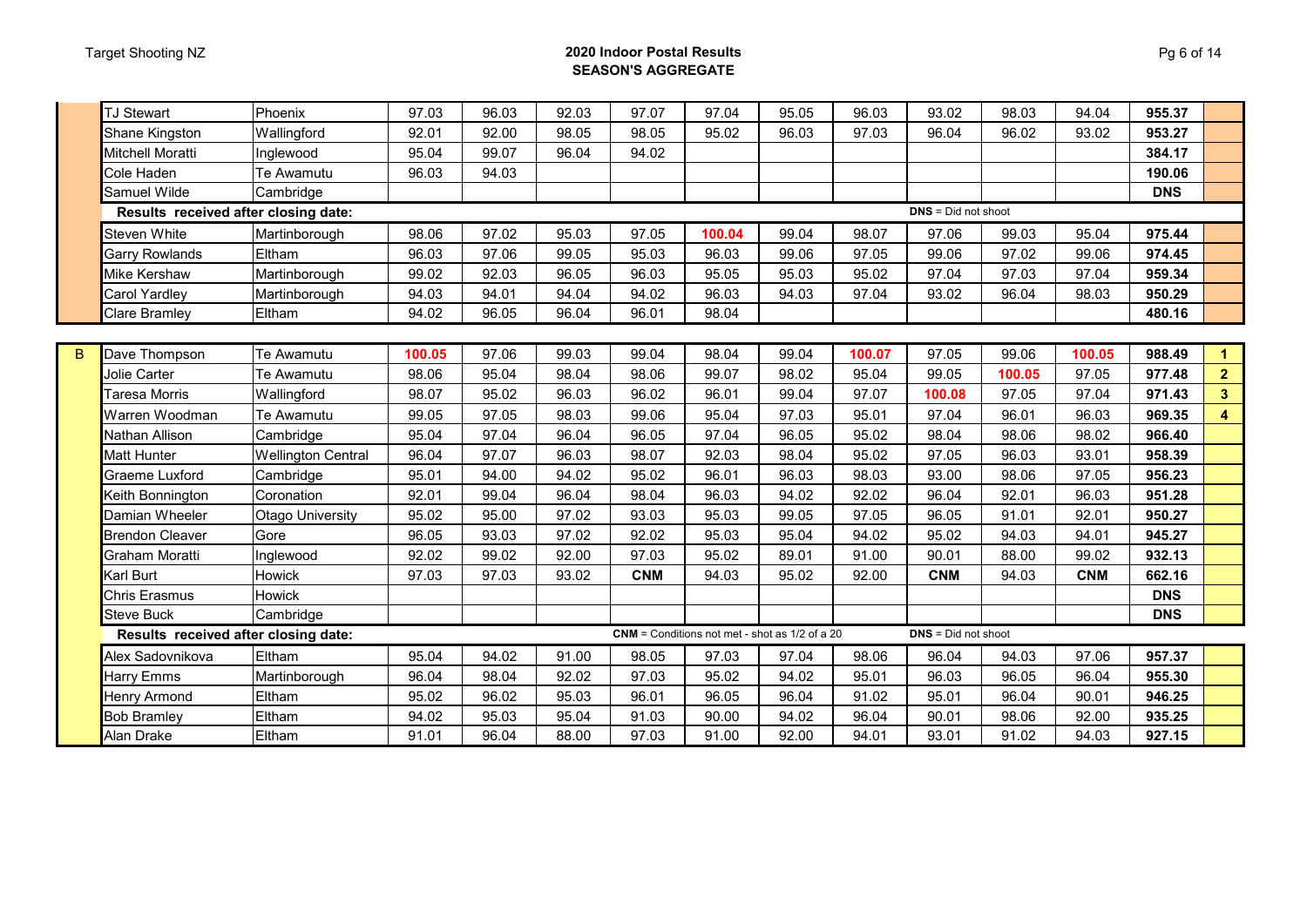#### Target Shooting NZ **2020 Indoor Postal Results SEASON'S AGGREGATE**

| C. | <b>Rudolf Britz</b>                  | Hastings         | 98.05 | 98.02 | 94.04 | 98.06 | 96.04 | 95.03 | 97.07 | 99.05 | 98.07 | 97.05 | 970.48 |              |
|----|--------------------------------------|------------------|-------|-------|-------|-------|-------|-------|-------|-------|-------|-------|--------|--------------|
|    | Luke Gibson                          | Inglewood        | 95.03 | 97.05 | 97.03 | 98.06 | 95.06 | 94.03 | 94.04 | 96.02 | 95.03 | 94.02 | 955.37 | $\mathbf{2}$ |
|    | William Halligan                     | Leeston          | 96.02 | 92.00 | 96.04 | 95.05 | 95.03 | 96.05 | 96.03 | 96.04 | 98.04 | 94.00 | 954.30 | 3            |
|    | Darryl Munns                         | Tauranga         | 94.01 | 93.02 | 93.02 | 95.02 | 94.01 | 93.01 | 98.04 | 95.03 | 95.03 | 98.07 | 948.26 |              |
|    | Ken Baldwin                          | Wallingford      | 97.03 | 94.04 | 98.05 | 95.02 | 94.03 | 94.00 | 93.02 | 92.04 | 96.03 | 93.03 | 946.29 |              |
|    | Sharon Mamanu                        | Otago University | 92.00 | 94.03 | 96.02 | 95.01 | 89.00 | 89.03 | 99.03 | 92.01 | 94.02 | 92.01 | 932.16 |              |
|    | lan Stirling                         | Te Awamutu       | 92.01 | 88.01 | 94.03 | 92.00 | 92.01 | 87.00 | 94.02 | 95.03 | 95.02 | 94.03 | 923.16 |              |
|    | Results received after closing date: |                  |       |       |       |       |       |       |       |       |       |       |        |              |
|    | Craig McGill                         | Eltham           | 93.01 | 90.02 | 95.03 | 90.01 | 92.02 | 91.01 | 97.05 | 96.04 | 97.04 | 96.02 | 937.25 |              |
|    |                                      |                  |       |       |       |       |       |       |       |       |       |       |        |              |
|    | <b>Bayley Rowe</b>                   | Tauranga         | 93.02 | 98.06 | 98.02 | 94.02 | 96.03 | 97.04 | 99.04 | 96.00 | 94.01 | 94.02 | 959.26 |              |
| D  | Clio Britz                           | Hastings         | 98.04 | 95.05 | 96.05 | 93.01 | 97.04 | 93.01 | 93.03 | 96.02 | 93.04 | 92.02 | 946.31 | $\mathbf{2}$ |
|    | <b>Frances Wilde</b>                 | Cambridge        | 92.01 | 92.01 | 91.01 | 88.00 | 90.01 | 90.00 | 95.04 | 91.01 | 91.02 | 93.02 | 913.13 | 3            |

Blake Allison Cambridge 97.07 89.01 86.01 93.01 90.01 89.01 94.01 88.00 90.01 92.01 **908.15** Jacqueline McGee Tauranga 89.03 90.03 89.00 89.01 94.02 93.03 89.01 86.00 87.00 92.02 **898.15**

| <b>Marksmans Badges/Datebars to Top Ten Scores,</b><br>(M, A, B, C, D Grades) |                           |        |  |  |  |  |  |
|-------------------------------------------------------------------------------|---------------------------|--------|--|--|--|--|--|
| Dave Miller                                                                   | Te Awamutu                | 994.61 |  |  |  |  |  |
| Roy Herbison                                                                  | Tauranga                  | 993.65 |  |  |  |  |  |
| <b>Neil Kinsey</b>                                                            | <b>Wellington Central</b> | 990.66 |  |  |  |  |  |
| Shania Harrison-Lee                                                           | Phoenix                   | 989.59 |  |  |  |  |  |
| <b>Peter McCallum</b>                                                         | <b>Otago University</b>   | 988.58 |  |  |  |  |  |
| Robbie McNair                                                                 | Dannevirke                | 988.52 |  |  |  |  |  |
| Dave Thompson                                                                 | Te Awamutu                | 988.49 |  |  |  |  |  |
| Stephanie McNair                                                              | Dannevirke                | 986.56 |  |  |  |  |  |
| Samantha Riddle                                                               | Tauranga                  | 984.52 |  |  |  |  |  |
| Gavin Riddle                                                                  | <b>Howick</b>             | 983.53 |  |  |  |  |  |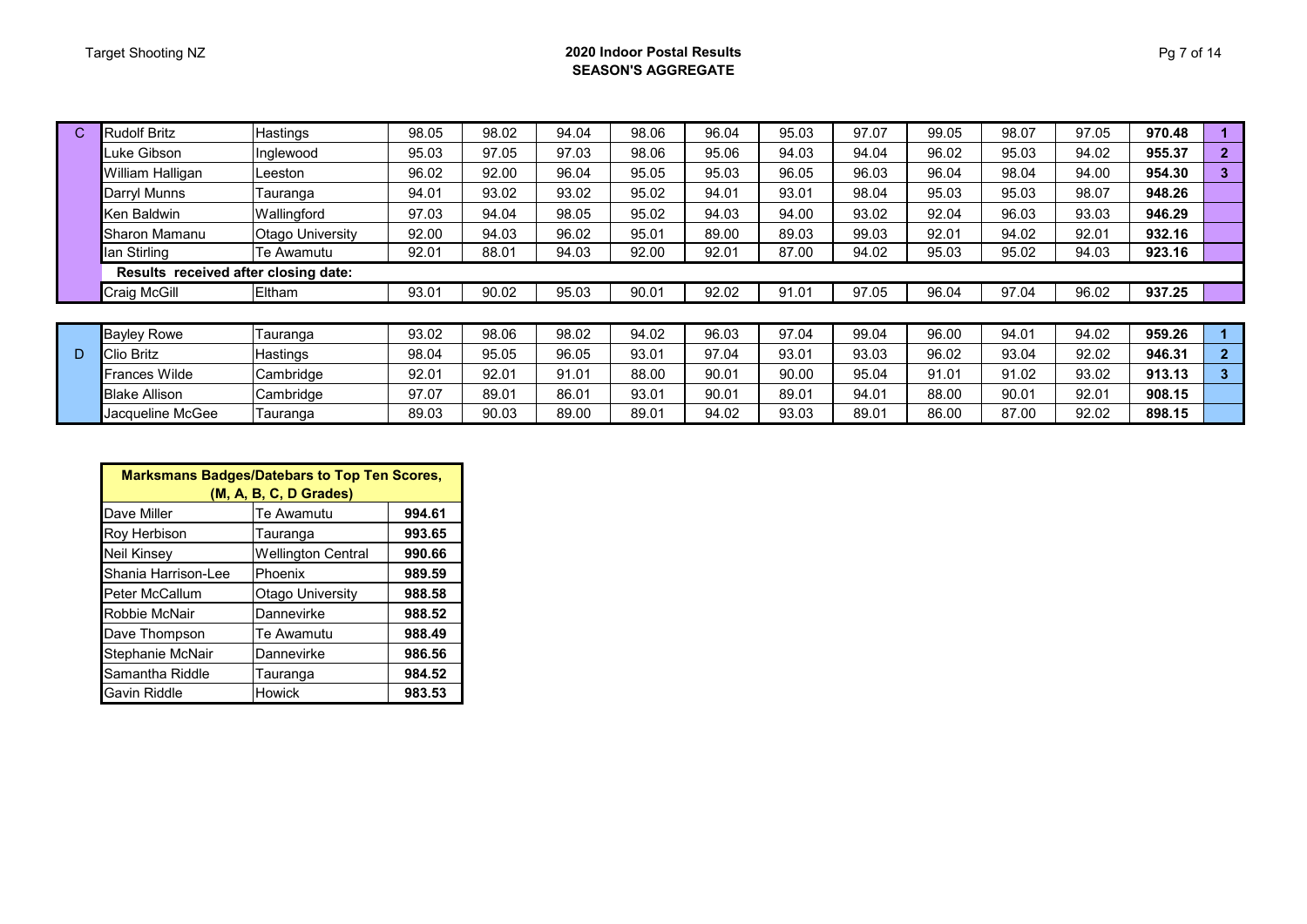### Target Shooting NZ **2020 Indoor Postal Results INTER-CLUB**

| <b>OPEN</b> | <b>Martin Hunt</b>                   | Rongotea #1               | 100.04 | 100.07 | 200.11 |        |                 |
|-------------|--------------------------------------|---------------------------|--------|--------|--------|--------|-----------------|
|             | <b>Helen Freiman</b>                 |                           | 100.08 | 99.06  | 199.14 |        | 1st             |
|             | Janet Hunt                           |                           | 98.06  | 98.06  | 196.12 | 595.37 |                 |
|             | Darryn Quigley                       | Amberley                  | 99.04  | 99.06  | 198.10 |        |                 |
|             | Katrina Quigley                      |                           | 100.08 | 98.05  | 198.13 |        | 2 <sub>nd</sub> |
|             | Keith Brown                          |                           | 98.03  | 99.06  | 197.09 | 593.32 |                 |
|             | Roy Herbison                         | Tauranga                  | 99.09  | 100.10 | 199.19 |        |                 |
|             | Owen Bennett                         |                           | 98.04  | 100.06 | 198.10 |        | 3rd             |
|             | Samantha Riddle                      |                           | 95.03  | 97.06  | 192.09 | 589.38 |                 |
|             | Neil Kinsey                          | <b>Wellington Central</b> | 100.03 | 100.05 | 200.08 |        |                 |
|             | <b>Edwin Bode</b>                    |                           | 96.02  | 95.04  | 191.06 |        |                 |
|             | Kelly Burdon                         |                           | 99.04  | 99.05  | 198.09 | 589.23 |                 |
|             | Dave Miller                          | Te Awamutu                | 100.05 | 100.05 | 200.10 |        |                 |
|             | Dave Thompson                        |                           | 99.08  | 98.05  | 197.13 |        |                 |
|             | Cole Haden                           |                           | 96.04  | 95.05  | 191.09 | 588.32 |                 |
|             | <b>Warren Turner</b>                 | Rongotea #2               | 100.06 | 98.03  | 198.09 |        |                 |
|             | Shaun Jeffery                        |                           | 95.02  | 99.08  | 194.10 |        |                 |
|             | Jim Dann                             |                           | 98.04  | 97.03  | 195.07 | 587.26 |                 |
|             | Kevin Bocock                         | Inglewood                 | 100.04 | 98.03  | 198.07 |        |                 |
|             | <b>Trevor Moratti</b>                |                           | 96.04  | 99.08  | 195.12 |        |                 |
|             |                                      |                           |        |        |        | 393.19 |                 |
|             | Results received after closing date: |                           |        |        |        |        |                 |
|             | <b>Steven White</b>                  | Martinborough #1          | 97.05  | 98.04  | 195.09 |        |                 |
|             | Mike Kershaw                         |                           | 99.03  | 97.04  | 196.07 |        |                 |
|             | Chris Johnstone                      |                           |        |        | 0.00   | 391.16 |                 |
|             | Paul Crimp                           | Martinborough #2          | 96.03  | 99.04  | 195.07 |        |                 |
|             | Carol Yardley                        |                           | 92.00  | 94.03  | 186.03 |        |                 |
|             | Harry Emms                           |                           | 95.04  | 96.03  | 191.07 | 572.17 |                 |

| <b>A</b> Grade | Robbie McNair          | Dannevirke                | 99.09  | 99.07  | 198.16 |        |                 |
|----------------|------------------------|---------------------------|--------|--------|--------|--------|-----------------|
|                | <b>Ruth McNair</b>     |                           | 99.03  | 99.06  | 198.09 |        | 1st             |
|                | Stephanie McNair       |                           | 100.07 | 100.10 | 200.17 | 596.42 |                 |
|                | Cole Haden             | Te Awamutu                | 93.02  | 98.04  | 191.06 |        |                 |
|                | Dave Thompson          |                           | 98.05  | 99.06  | 197.11 |        | 2 <sub>nd</sub> |
|                | Jolie Carter           |                           | 98.05  | 99.05  | 197.10 | 585.27 |                 |
|                | Edwin Bode             | <b>Wellington Central</b> | 97.03  | 95.03  | 192.06 |        |                 |
|                | Kelly Burdon           |                           | 99.08  | 98.05  | 197.13 |        | 3rd             |
|                | <b>Bronwyn Shields</b> |                           | 95.02  | 97.04  | 192.06 | 581.25 |                 |
|                | Alan Dickson           | Tauranga                  | 95.03  | 99.04  | 194.07 |        |                 |
|                | David Crimp            |                           | 96.03  | 97.05  | 193.08 |        |                 |
|                | John Hutcheson         |                           | 93.01  | 99.07  | 192.08 | 579.23 |                 |
|                | Craig Cleland          | Inglewood                 | 98.05  | 97.06  | 195.11 |        |                 |
|                | <b>Trevor Jupp</b>     |                           | 96.03  | 97.04  | 193.07 |        |                 |
|                | <b>Martin Michel</b>   |                           | 93.02  | 95.01  | 188.03 | 576.21 |                 |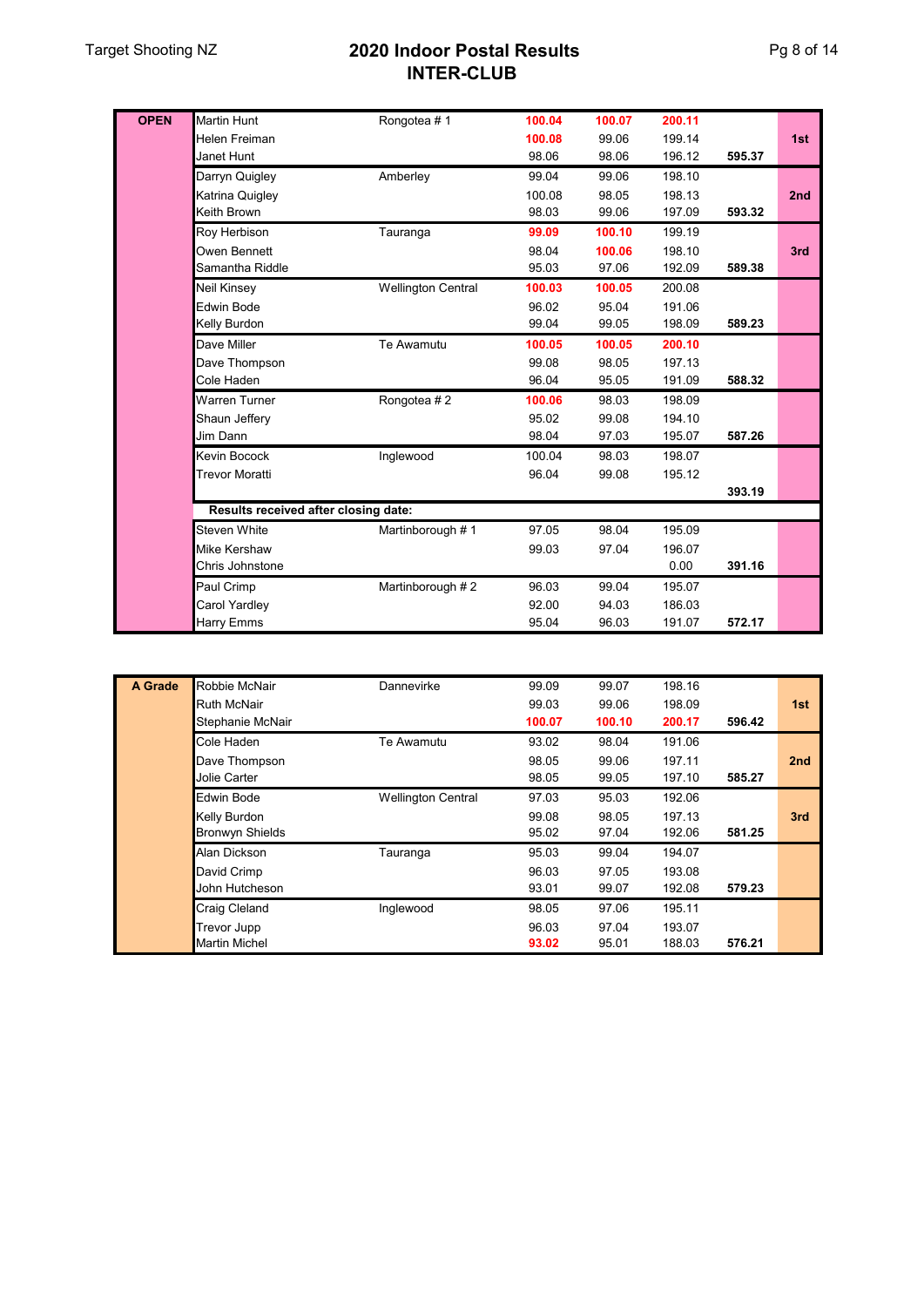### Target Shooting NZ **2020 Indoor Postal Results INTER-CLUB**

| <b>B</b> Grade | <b>Faron Holland</b>     | Richmond #2               | 99.05 | 99.04  | 198.09 |        |                 |
|----------------|--------------------------|---------------------------|-------|--------|--------|--------|-----------------|
|                | <b>Clementine Rankin</b> |                           | 95.04 | 99.04  | 194.08 |        | 1st             |
|                | <b>Wayne Glover</b>      |                           | 98.06 | 96.05  | 194.11 | 586.28 |                 |
|                | <b>Barry Scott</b>       | Rongotea                  | 98.02 | 96.02  | 194.04 |        |                 |
|                | Nicole Aters             |                           | 98.05 | 97.03  | 195.08 |        | 2 <sub>nd</sub> |
|                | <b>Hazel Taylor</b>      |                           | 96.03 | 98.03  | 194.06 | 583.18 |                 |
|                | Dillon Barnard           | <b>Blenheim</b>           | 96.04 | 98.02  | 194.06 |        |                 |
|                | Phillip Robinson         |                           | 97.05 | 96.06  | 193.11 |        | 3rd             |
|                | Chris Barnard            |                           | 95.00 | 96.05  | 191.05 | 578.22 |                 |
|                |                          |                           |       |        |        |        |                 |
|                | Ravi de Silva            | <b>Wellington Central</b> | 93.03 | 97.05  | 190.08 |        |                 |
|                | <b>Matt Hunter</b>       |                           | 98.04 | 95.03  | 193.07 |        |                 |
|                | Russell Mason            |                           | 97.05 | 95.04  | 192.09 | 575.24 |                 |
|                | Paul Holland             | Richmond #1               | 97.05 | 100.09 | 197.14 |        |                 |
|                | <b>Rick Black</b>        |                           | 96.03 | 95.02  | 191.05 |        |                 |
|                | Kristina Hornell         |                           | 98.02 | 89.01  | 187.03 | 575.22 |                 |
|                | Dave Thompson            | Te Awamutu                | 97.03 | 95.02  | 192.05 |        |                 |
|                | Jolie Carter             |                           | 98.05 | 94.02  | 192.07 |        |                 |

| C Grade | <b>Garry Williams</b>   | Hastings                  | 93.03  | 97.04 | 190.07 |        |     |
|---------|-------------------------|---------------------------|--------|-------|--------|--------|-----|
|         | <b>Rudolf Britz</b>     |                           | 99.04  | 96.03 | 195.07 |        | 1st |
|         | Clio Britz              |                           | 100.07 | 96.05 | 196.12 | 581.26 |     |
|         | David Crimp             | Tauranga #2               | 96.04  | 98.06 | 194.10 |        |     |
|         | Leeanne Lane            |                           | 95.04  | 95.03 | 190.07 |        | 2nd |
|         | Darryl Munns            |                           | 95.05  | 99.05 | 194.10 | 578.27 |     |
|         | <b>Mitch Nicolls</b>    | Richmond                  | 93.02  | 89.03 | 182.05 |        |     |
|         | Karl Newton             |                           | 97.07  | 95.02 | 192.09 |        | 3rd |
|         | <b>Annette Peterson</b> |                           | 96.02  | 95.02 | 191.04 | 565.18 |     |
|         | Natasha Bradbury        | Dannevirke #1             | 87.01  | 96.01 | 183.02 |        |     |
|         | Aaron Panchaud          |                           | 94.04  | 97.04 | 191.08 |        |     |
|         | Theresa Geertson        |                           | 93.02  | 93.02 | 186.04 | 560.14 |     |
|         | Ellis Flay              | Tauranga #1               | 94.02  | 93.01 | 187.03 |        |     |
|         | <b>Bayley Rowe</b>      |                           | 98.04  | 97.04 | 195.08 |        |     |
|         | Jacqueline McGee        |                           | 88.01  | 89.01 | 177.02 | 559.13 |     |
|         | Ann Berry               | Dannevirke #2             | 88.01  | 95.04 | 183.05 |        |     |
|         | <b>Gary Trow</b>        |                           | 94.00  | 94.02 | 188.02 |        |     |
|         | Jared Bradbury          |                           | 83.02  | 92.01 | 175.03 | 546.10 |     |
|         | <b>Claire Clarke</b>    | <b>Wellington Central</b> | 91.03  | 90.02 | 181.05 |        |     |
|         | <b>Chris Ewers</b>      |                           | 91.02  | 92.02 | 183.04 |        |     |
|         |                         |                           |        |       | 0.00   | 364.09 |     |

| <b>D</b> Grade | <b>Finn Panchaud</b>  | Dannevirke                | 95.01 | 94.01 | 189.02 |        |                 |
|----------------|-----------------------|---------------------------|-------|-------|--------|--------|-----------------|
|                | Matilda Panchaud      |                           | 92.01 | 97.03 | 189.04 |        | 1st             |
|                | Caley McNair          |                           | 98.03 | 96.00 | 194.03 | 572.09 |                 |
|                | <b>Jim Matthews</b>   | <b>Wellington Central</b> | 88.02 | 83.01 | 171.03 |        |                 |
|                | <b>Milly Matthews</b> |                           | 90.02 | 85.01 | 175.03 |        | 2 <sub>nd</sub> |
|                | <b>Daniel Ewers</b>   |                           | 92.02 | 95.03 | 187.05 | 533.11 |                 |
|                | <b>Bayley Rowe</b>    | Tauranga                  | 98.04 | 97.04 | 195.08 |        |                 |
|                | Jacqueline McGee      |                           | 88.01 | 89.01 | 177.02 |        |                 |
|                |                       |                           |       |       | 0.00   | 372.10 |                 |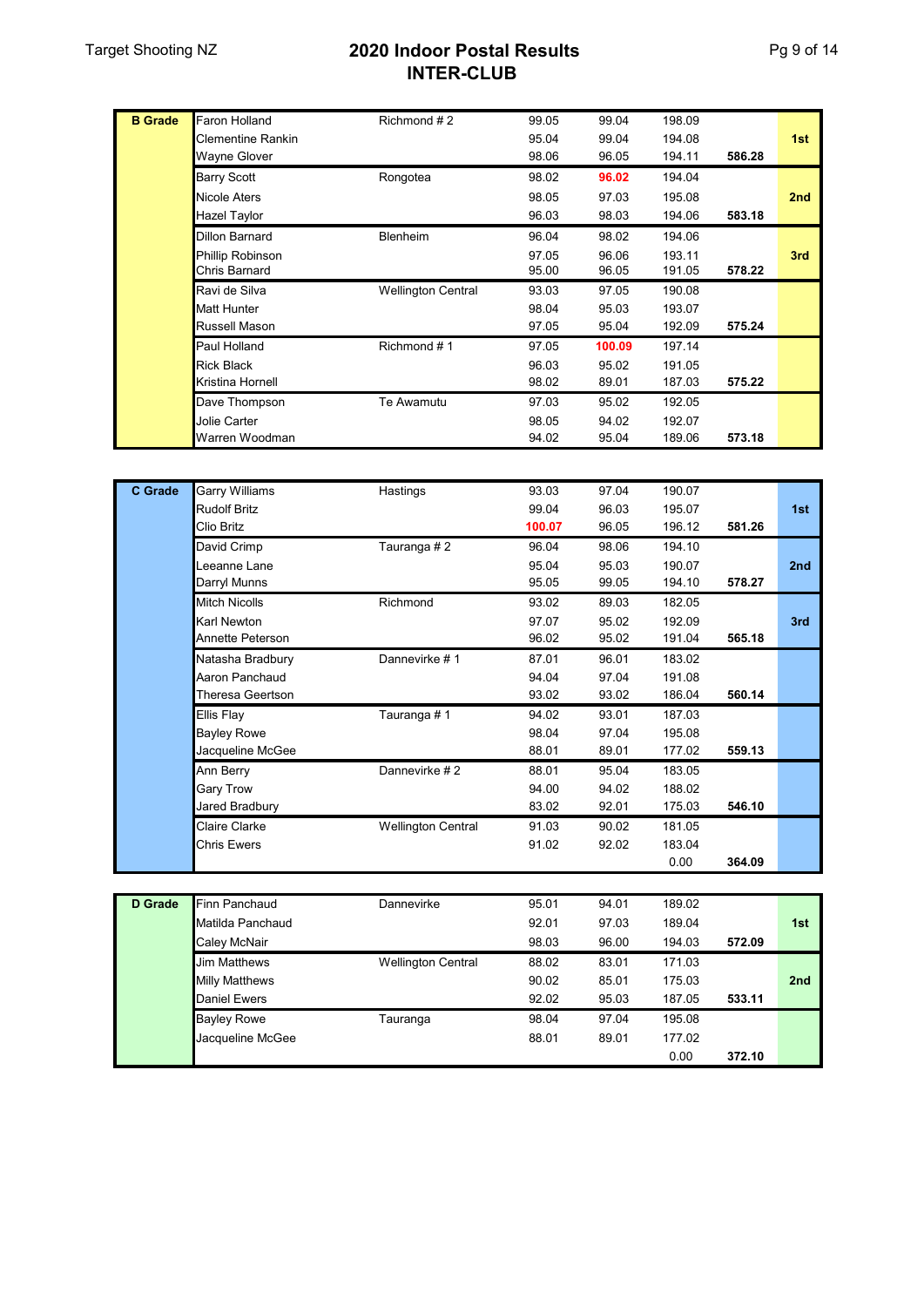### Target Shooting NZ **2020 Indoor Postal Results INTER-CLUB**

| <b>Combined</b> | <b>Mitchell Moratti</b> | Inglewood  | 98.04  | 99.04  | 197.08 |        |     |
|-----------------|-------------------------|------------|--------|--------|--------|--------|-----|
|                 | Graham Moratti          |            | 97.04  | 92.02  | 189.06 |        | 1st |
|                 | Luke Gibson             |            | 97.04  | 96.04  | 193.08 | 579.22 |     |
|                 | Cole Haden              | Te Awamutu | 97.03  | 97.06  | 194.09 |        |     |
|                 | Dave Thompson           |            | 99.06  | 97.06  | 196.12 |        | 2nd |
|                 | lan Stirling            |            | 94.04  | 93.02  | 187.06 | 577.27 |     |
|                 | Alan Dickson            | Tauranga   | 95.01  | 99.06  | 194.07 |        |     |
|                 | John Hutcheson          |            | 95.00  | 93.01  | 188.01 |        | 3rd |
|                 | David Crimp             |            | 98.05  | 97.03  | 195.08 | 577.16 |     |
|                 | Aaron Herman            | Collegiate | 97.04  | 98.03  | 195.07 |        |     |
|                 | Jordan Erskine          |            | 95.03  | 95.03  | 190.06 |        |     |
|                 | <b>Grant Russell</b>    |            | 93.02  | 93.00  | 186.02 | 571.15 |     |
|                 | <b>Mike Biggs</b>       | Richmond   | 95.05  | 94.03  | 189.08 |        |     |
|                 | Clementine Rankin       |            | 98.04  | 97.04  | 195.08 |        |     |
|                 | Karl Newton             |            | 90.01  | 94.01  | 184.02 | 568.18 |     |
|                 |                         |            |        |        |        |        |     |
| <b>Juniors</b>  | <b>Xavier Hintz</b>     | Rongotea   | 92.03  | 97.05  | 189.08 |        |     |
|                 | <b>Hazel Taylor</b>     |            | 97.05  | 94.02  | 191.07 |        | 1st |
|                 | Nikki Woollaston        |            | 92.00  | 87.00  | 179.00 | 559.15 |     |
|                 | <b>Bayley Rowe</b>      | Tauranga   | 94.03  | 96.05  | 190.08 |        |     |
|                 | Aryan Kumar             |            | 94.02  | 91.02  | 185.04 |        | 2d  |
|                 | Max Connor              |            | 88.02  |        | 88.02  | 463.14 |     |
|                 |                         |            |        |        |        |        |     |
| <b>Women</b>    | Helen Freiman           | Rongotea   | 98.03  | 100.08 | 198.11 |        |     |
|                 | Sarah Reesby            |            | 99.04  | 100.06 | 199.10 |        | 1st |
|                 | Meaghan Reesby          |            | 100.06 | 97.05  | 197.11 | 594.32 |     |
|                 | Stephanie McNair        |            |        | 99.05  |        |        |     |
|                 |                         | Dannevirke | 100.06 |        | 199.11 |        |     |

| <b>Veterans</b> | Alan Dickson      | ⊺auranqa | 98.03  | 98.07 | 196.10 |        |     |
|-----------------|-------------------|----------|--------|-------|--------|--------|-----|
|                 | John Hutcheson    |          | 95.03  | 97.03 | 192.06 |        | 1st |
|                 | <b>Ellis Flav</b> |          | 100.07 | 98.03 | 198.10 | 586.26 |     |

Ruth McNair 97.05 **100.05** 197.10 **2nd** Samantha Bradbury 97.04 98.00 195.04 **591.25**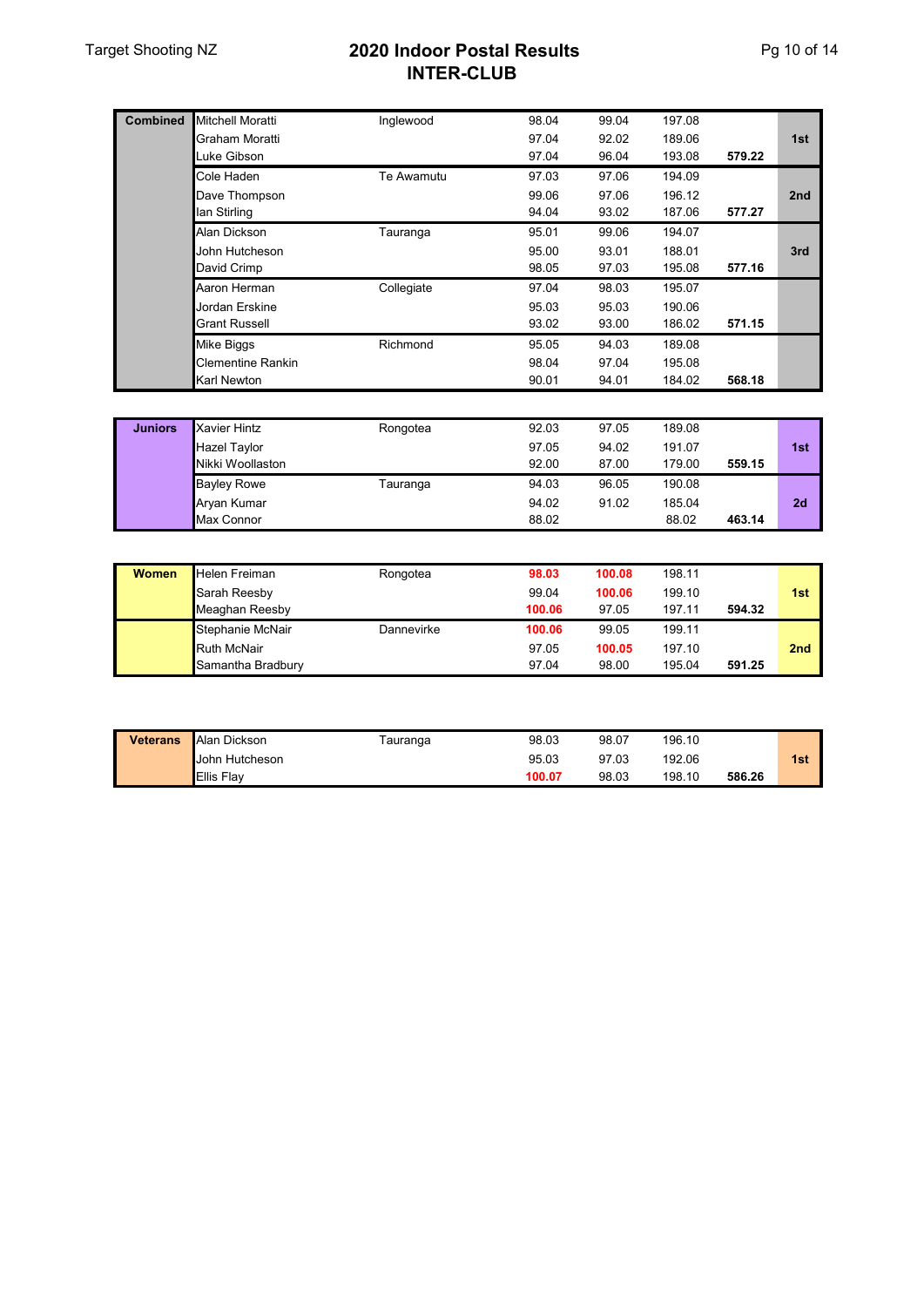| Auckland     | Open    | Mark Clapson            | 198.11 |        | 1              |
|--------------|---------|-------------------------|--------|--------|----------------|
|              |         | Jono Gill               | 199.12 |        |                |
|              |         | James Cheeseman         | 195.09 |        |                |
|              |         | <b>Steve Petterson</b>  | 199.12 |        |                |
|              |         | <b>Gavin Riddle</b>     | 197.12 | 988.56 |                |
| Manawatu     | Open #2 | William Taylor          | 198.13 |        | $\overline{2}$ |
|              |         | <b>Warren Turner</b>    | 196.08 |        |                |
|              |         | Sarah Reesby            | 197.13 |        |                |
|              |         | Meaghan Reesby          | 197.10 |        |                |
|              |         | <b>Briar Summerhays</b> | 196.10 | 984.54 |                |
| Manawatu     | Open #1 | Helen Freiman           | 197.12 |        | 3              |
|              |         | <b>Patrick Power</b>    | 197.13 |        |                |
|              |         | <b>Martin Hunt</b>      | 197.09 |        |                |
|              |         | <b>Janet Hunt</b>       | 197.10 |        |                |
|              |         | Jack Cavanagh           | 195.10 | 983.54 |                |
| Wellington   | Open    | <b>Meredith Ackrill</b> | 195.12 |        | 4              |
|              |         | <b>Becky Baines</b>     | 198.14 |        |                |
|              |         | <b>Mark Baines</b>      | 198.13 |        |                |
|              |         | <b>Erin Little</b>      | 194.08 |        |                |
|              |         | <b>Neil Kinsey</b>      | 197.11 | 982.58 |                |
| Manawatu     | Open #3 | Jess Burgess-Smith      | 198.11 |        | 5              |
|              |         | <b>Colin Harper</b>     | 194.05 |        |                |
|              |         | <b>Matthew Read</b>     | 197.10 |        |                |
|              |         | David Green             | 197.11 |        |                |
|              |         | John Kowalewski         | 195.08 | 981.45 |                |
| Christchurch | Open    | <b>Nigel Farrell</b>    | 194.08 |        | 6              |
|              |         | Dean Gibbs              | 194.07 |        |                |
|              |         | Jesse Henriksen         | 199.16 |        |                |
|              |         | <b>Lindsay Barnes</b>   | 195.06 |        |                |
|              |         | <b>Rex Gardiner</b>     | 193.10 | 975.47 |                |
| Hawkes Bay   | Open    | <b>Kirsten Birrell</b>  | 190.05 |        | $\overline{7}$ |
|              |         | <b>Graham White</b>     | 196.11 |        |                |
|              |         | Dean Fincham            | 199.12 |        |                |
|              |         | <b>Graeme Devery</b>    | 189.05 |        |                |
|              |         | Noel Mann               | 194.07 | 968.40 |                |

| Manawatu     | $A \# 1$ | Sarah Reesby            | 195.10 |        | 1            |
|--------------|----------|-------------------------|--------|--------|--------------|
|              |          | <b>Colin Harper</b>     | 193.07 |        |              |
|              |          | Meaghan Reesby          | 196.12 |        |              |
|              |          | <b>Briar Summerhays</b> | 194.12 |        |              |
|              |          | <b>Matthew Read</b>     | 198.13 | 976.54 |              |
| Christchurch | A        | Russell Henshaw         | 195.11 |        | $\mathbf{2}$ |
|              |          | Steve Brown             | 195.08 |        |              |
|              |          | Ray McCaw               | 196.09 |        |              |
|              |          | Andrew Harwood          | 192.04 |        |              |
|              |          | <b>Will Gardiner</b>    | 192.06 | 970.38 |              |
| Manawatu     | A#2      | John Kowalewski         | 193.05 |        | 3            |
|              |          | Kayla Gledhill          | 191.04 |        |              |
|              |          | Dave Edmonds            | 195.09 |        |              |
|              |          | <b>Brent Read</b>       | 196.04 |        |              |
|              |          | <b>Fiona Mills</b>      | 194.07 | 969.29 |              |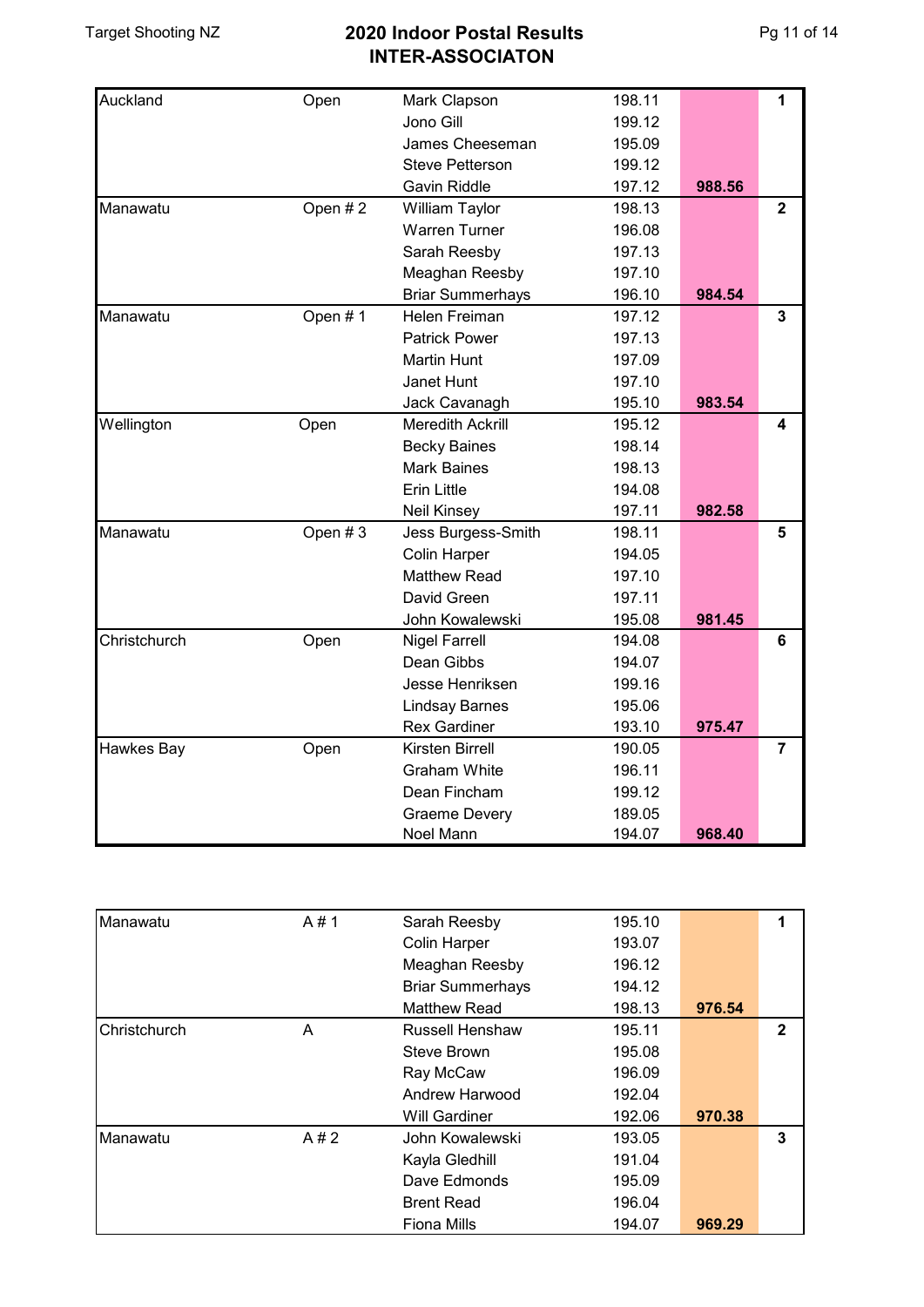| Wellington | A | Edwin Bode           | 193.07 |        | 4 |
|------------|---|----------------------|--------|--------|---|
|            |   | <b>Erin Little</b>   | 195.07 |        |   |
|            |   | David Grain          | 192.06 |        |   |
|            |   | Kelly Burdon         | 193.08 |        |   |
|            |   | Aidan Lynch          | 194.07 | 967.35 |   |
| Auckland   | Α | Ken Snowden          | 193.07 |        | 5 |
|            |   | <b>Bruce Millard</b> | 190.03 |        |   |
|            |   | Rob Dixon            | 189.08 |        |   |
|            |   | Lee Houghton         | 191.06 |        |   |
|            |   | Marc Dumont          | 194.11 | 957.35 |   |

| Wellington   | B   | <b>Mark Baines</b>        | 196.08 |        | 1            |
|--------------|-----|---------------------------|--------|--------|--------------|
|              |     | Stephen Thessman          | 193.05 |        |              |
|              |     | Bronwyn Shields           | 192.04 |        |              |
|              |     | Russell Mason             | 193.09 |        |              |
|              |     | Ravi de Silva             | 195.08 | 969.34 |              |
| Hawkes Bay   | B#1 | <b>Rudolf Britz</b>       | 190.05 |        | $\mathbf{2}$ |
|              |     | <b>Brian Halse</b>        | 191.07 |        |              |
|              |     | John Frehner              | 196.12 |        |              |
|              |     | <b>Barry Tyson</b>        | 190.07 |        |              |
|              |     | Clio Britz                | 195.09 | 962.40 |              |
| Christchurch | B   | <b>Bill Walters</b>       | 193.10 |        | 3            |
|              |     | <b>Barry Till</b>         | 193.09 |        |              |
|              |     | Mark Fleming              | 191.05 |        |              |
|              |     | Dave Stackhouse           | 193.08 |        |              |
|              |     | <b>Brian Nieuwenhuize</b> | 191.04 | 961.36 |              |
| Manawatu     | B   | David Green               | 195.08 |        | 4            |
|              |     | David Reesby              | 192.06 |        |              |
|              |     | <b>Nicole Waters</b>      | 186.07 |        |              |
|              |     | <b>Hazel Taylor</b>       | 188.07 |        |              |
|              |     | Joshua Hayes              | 192.05 | 953.33 |              |
| Hawkes Bay   | B#2 | Michael Holloway          | 191.07 |        | 5            |
|              |     | <b>Gary Williams</b>      | 183.03 |        |              |
|              |     | <b>Martin Catley</b>      | 186.04 |        |              |
|              |     | Sarah Laugeson            | 180.02 |        |              |
|              |     | Russell Wood              | 186.07 | 926.23 |              |

| Wellington | С | Holly Johnstone        | 183.02 |        |   |
|------------|---|------------------------|--------|--------|---|
|            |   | Amelia Ware            | 190.03 |        |   |
|            |   | Inge Little            | 188.06 |        |   |
|            |   | Clive Brodie           | 190.06 |        |   |
|            |   | Hamish Guthrie         | 183.03 | 934.20 |   |
| Manawatu   | С | Amelia Burt            | 184.03 |        | 2 |
|            |   | <b>Christian Hayes</b> | 189.06 |        |   |
|            |   | <b>Nick Scott</b>      | 188.06 |        |   |
|            |   | Sid Martin             | 181.03 |        |   |
|            |   | Amanda Budvietas       | 186.06 | 928.24 |   |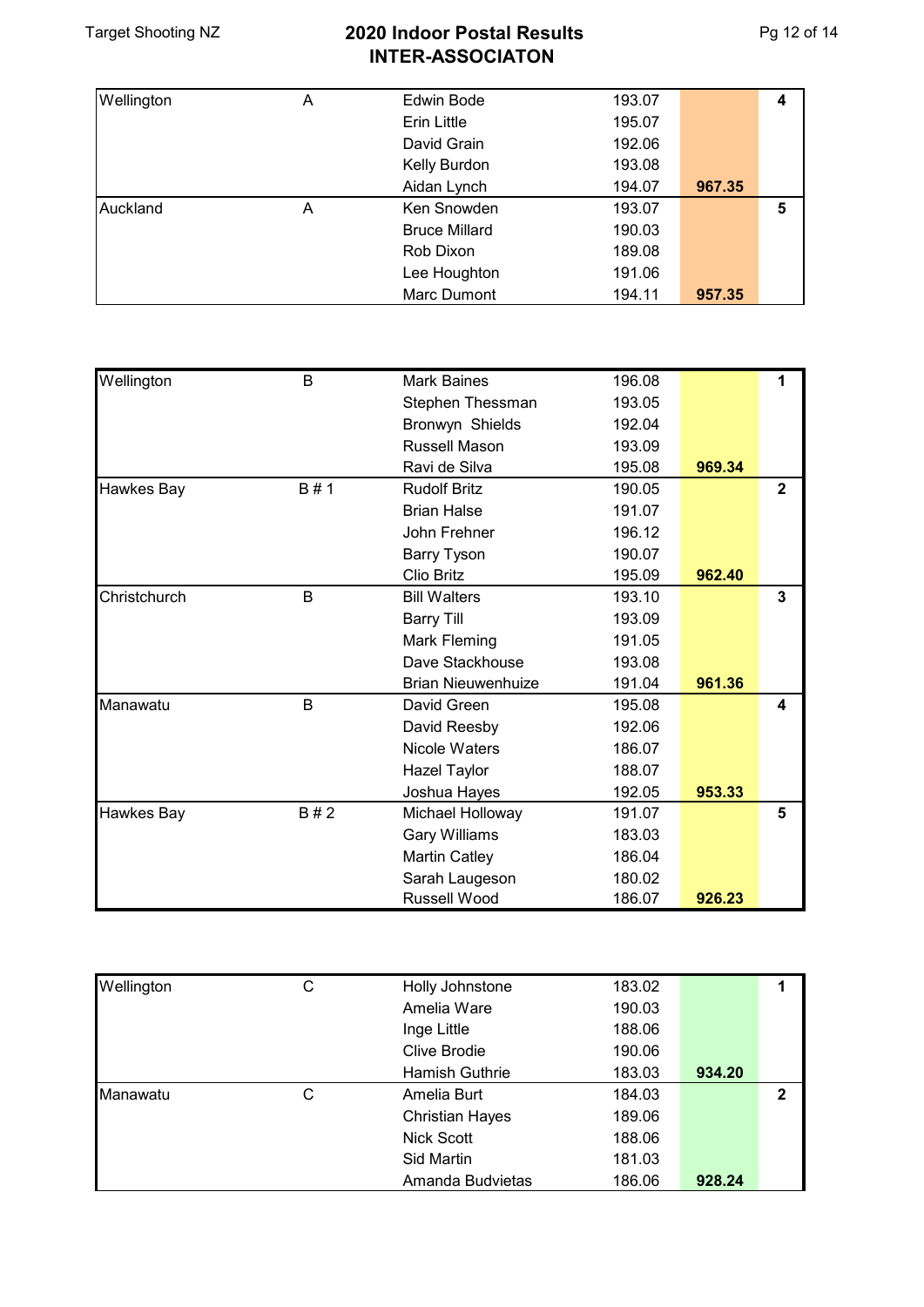| <b>Hawkes Bay</b> | С | <b>Rudolf Britz</b>     | 193.10 |        | 3 |
|-------------------|---|-------------------------|--------|--------|---|
|                   |   | Clio Britz              | 187.06 |        |   |
|                   |   | Peter Youren            | 181.01 |        |   |
|                   |   | Gary Williams           | 184.05 |        |   |
|                   |   | Sam Halse               | 178.01 | 923.23 |   |
| Christchurch      | С | lan Pottinger           | 182.02 |        | 4 |
|                   |   | Tim Loversidge          | 190.04 |        |   |
|                   |   | Paul Smits              | 182.01 |        |   |
|                   |   | <b>Grant Zuydendorp</b> | 179.03 |        |   |
|                   |   | Jared Vertogen          | 180.02 | 913.12 |   |

| Manawatu   | D | Xavier Hintz        | 195.10 |        |             |
|------------|---|---------------------|--------|--------|-------------|
|            |   | Lachlan McNeur      | 187.04 |        |             |
|            |   | Curtin McKenzie     | 189.07 |        |             |
|            |   | Nicki Woollaston    | 182.02 |        |             |
|            |   | Guy Forster-Pratt   | 184.02 | 937.25 |             |
| Wellington | D | Finn Ashby          | 187.00 |        | $\mathbf 2$ |
|            |   | Jack Day            | 181.03 |        |             |
|            |   | Jaz Hamilton        | 183.04 |        |             |
|            |   | Michael Ling        | 182.03 |        |             |
|            |   | <b>Daniel Ewers</b> | 188.06 | 921.16 |             |

| Manawatu   | Junior | <b>Briar Summerhays</b> | 196.09 |        |   |
|------------|--------|-------------------------|--------|--------|---|
|            |        | <b>Hazel Taylor</b>     | 193.04 |        |   |
|            |        | <b>Xavier Hintz</b>     | 196.11 |        |   |
|            |        | <b>Courtney Durham</b>  | 191.04 |        |   |
|            |        | Amelia Burt             | 194.07 | 970.35 |   |
| Wellington | Junior | Aidan Lynch             | 196.06 |        | 2 |
|            |        | Amelia Ware             | 194.12 |        |   |
|            |        | Irving Yang             | 192.07 |        |   |
|            |        | Casey Israelson         | 193.07 |        |   |
|            |        | Cassie Truscott         | 194.07 | 969.39 |   |

| Manawatu     | Women | <b>Helen Freiman</b>    | 197.13 |        |              |
|--------------|-------|-------------------------|--------|--------|--------------|
|              |       | Janet Hunt              | 198.09 |        |              |
|              |       | Jess Burgess-Smith      | 197.12 |        |              |
|              |       | Sarah Reesby            | 195.05 |        |              |
|              |       | Meaghan Reesby          | 195.08 | 982.47 |              |
| Christchurch | Women | Annaliisa Farrell       | 194.06 |        | $\mathbf{2}$ |
|              |       | Sam Whitcombe           | 190.05 |        |              |
|              |       | <b>Emily Craig</b>      | 189.06 |        |              |
|              |       | <b>Rachel Olliver</b>   | 194.10 |        |              |
|              |       | Leonie Clayton          | 194.07 | 961.34 |              |
| Wellington   | Women | <b>Meredith Ackrill</b> | 194.07 |        | 3            |
|              |       | <b>Becky Baines</b>     | 194.09 |        |              |
|              |       | Sue Bowen               | 193.11 |        |              |
|              |       | <b>Bronwyn Shields</b>  | 190.05 |        |              |
|              |       | Amelia Ware             | 188.04 | 959.36 |              |